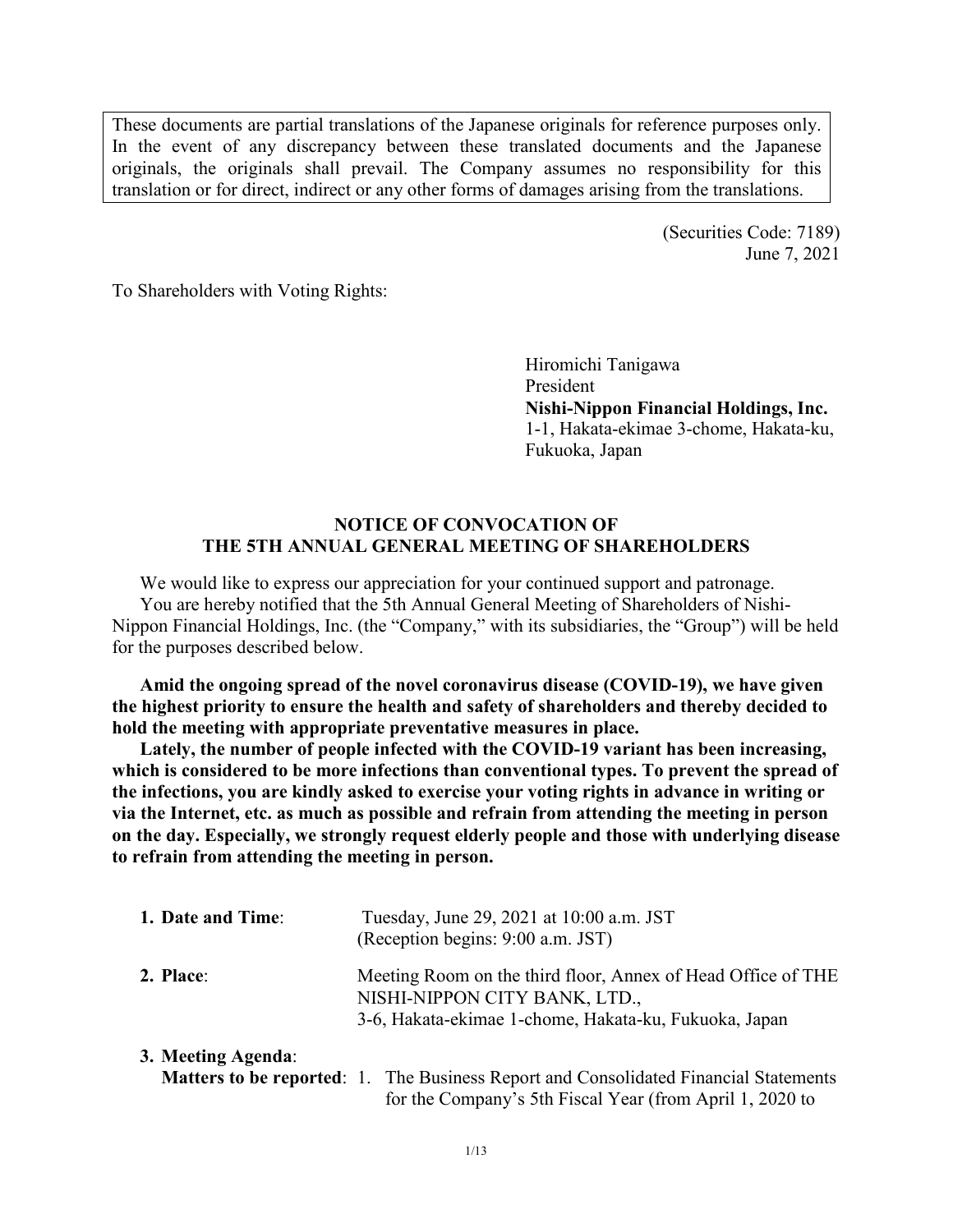March 31, 2021) and the results of the audits of the Consolidated Financial Statements by the Independent Auditor and the Audit and Supervisory Committee

2. Non-consolidated Financial Statements for the Company's 5th Fiscal Year (from April 1, 2020 to March 31, 2021)

# **Proposals to be resolved**:

- **Proposal No. 1**: Appropriation of Surplus
- **Proposal No. 2**: Election of 5 Directors (excluding those who are Audit and Supervisory Committee members)
- **Proposal No. 3**: Election of 2 Directors who are Audit and Supervisory Committee members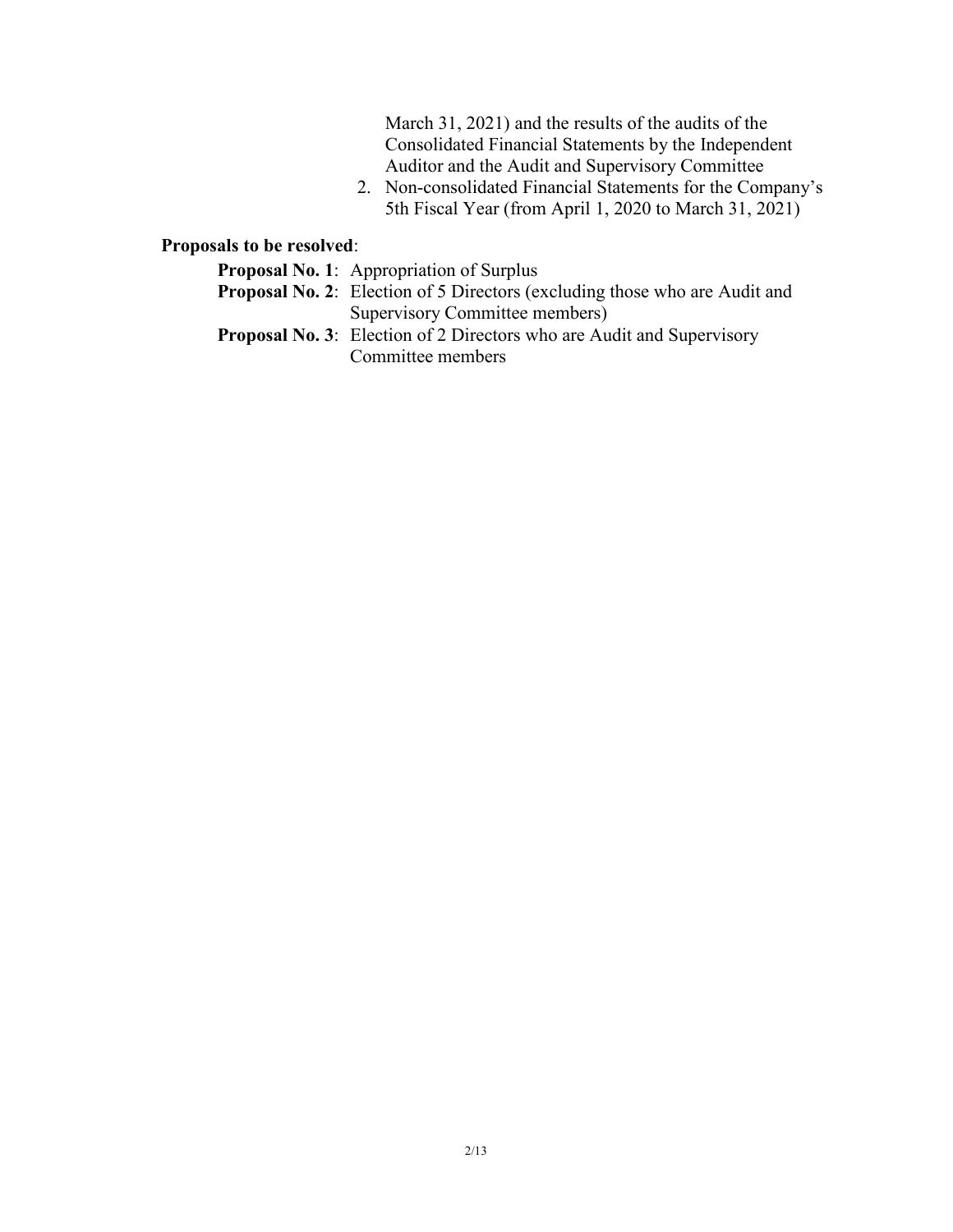# **Instructions for Exercise of Voting Rights**:

## **If exercising your voting rights in advance**

## **Exercise of Voting Rights by Mail (in Writing)**

### **Exercise deadline: Arrival by Monday, June 28, 2021 at 5:00 p.m. JST**

Voting rights may be exercised by mail. Please review the "Reference Documents for the General Meeting of Shareholders", indicate your vote for or against the proposals on the Voting Rights Exercise Form, and return it.

#### **Exercise of Voting Rights via the Internet, etc.**

#### **Exercise deadline: By Monday, June 28, 2021 at 5:00 p.m. JST**

#### **Voting website: https://www.e-sokai.jp**

Please access the voting website on the Internet, follow the instructions on the voting website, and indicate your vote for or against the proposals.

If you vote both in writing and via the Internet, only your vote placed via the Internet will be valid. Additionally, if you submit your vote multiple times via the Internet, only the last vote will be valid.

### **If attending the General Meeting of Shareholders**

## **Date and time of the General Meeting of Shareholders:**

#### **Tuesday, June 29, 2021 at 10:00 a.m. JST**

(The reception is scheduled to begin at 9:00 a.m. JST)

Please submit the enclosed Voting Rights Exercise Form at the reception desk on the day of the meeting for identification.

For resource-saving, please bring your own copy of this notice of convocation.

End

 Among the documents to be provided with this notice of convocation, "the Systems to Secure the Appropriateness of Operations" of the Business Report, the "Consolidated Statement of Changes in Net Assets" of the Consolidated Financial Statements, Notes to the Consolidated Financial Statements, "Non-consolidated Statement of Changes in Net Assets" of the Non-consolidated Financial Statements and the Notes to the Non-consolidated Financial Statements are posted on the Company's website (https://www.nnfh.co.jp/) in accordance with laws and regulations as well as Article 17 of the Articles of Incorporation of the Company. Therefore, they are not included in the Attached Documents to this Notice of Convocation of the Annual General Meeting of Shareholders. Accordingly, the Attached Documents to this Notice of Convocation of the Annual General

Meeting of Shareholders include only part of the Consolidated Financial Statements and the Non-consolidated Financial Statements which have been audited by the Independent Auditor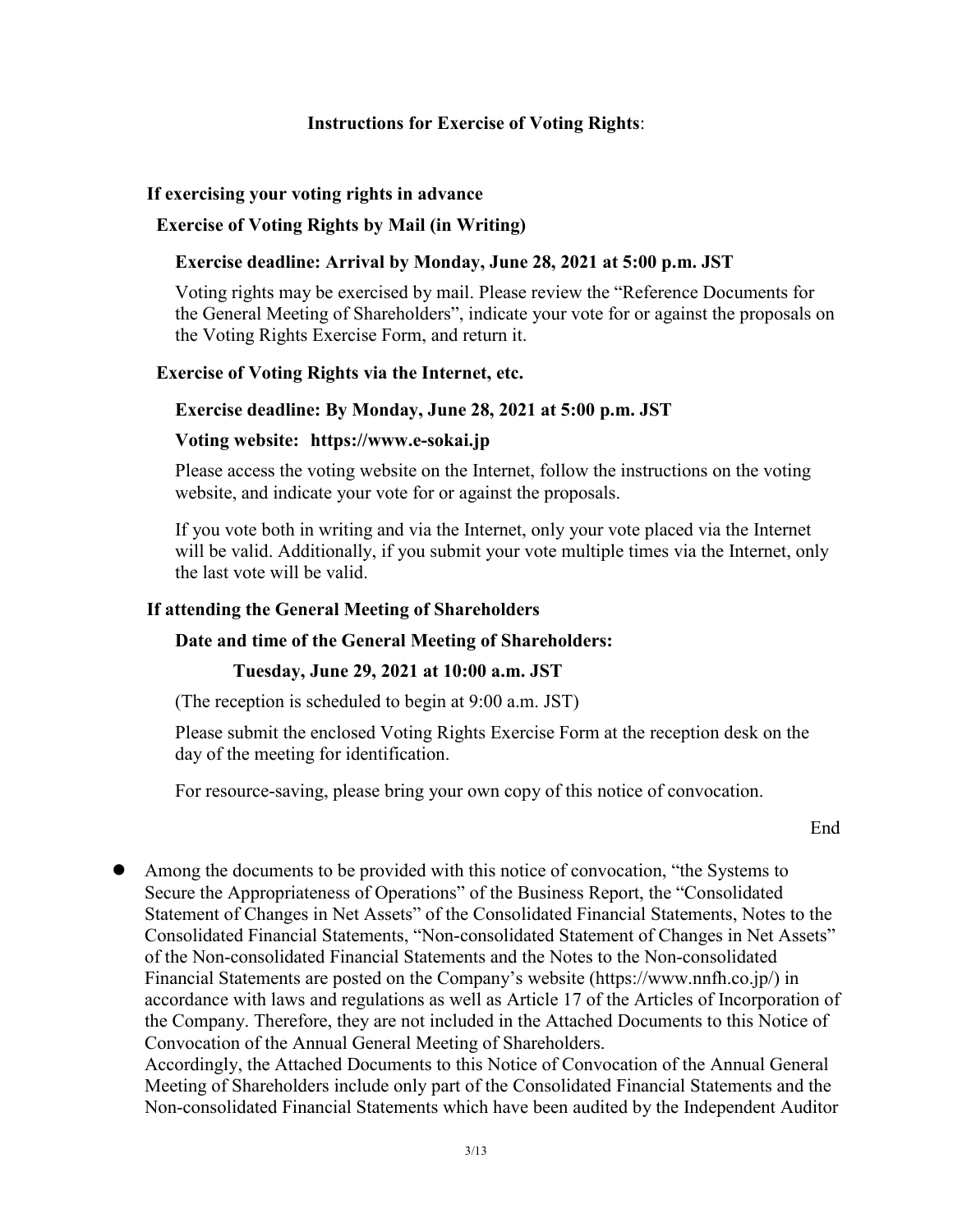and the Audit and Supervisory Committee during the course of preparation of the Independent Auditor's Report and the Audit Report, respectively.

 Any correction to the Reference Documents for the General Meeting of Shareholders, the Business Report, the Consolidated Financial Statements and the Non-consolidated Financial Statements will be posted on the Company's website (https://www.nnfh.co.jp/).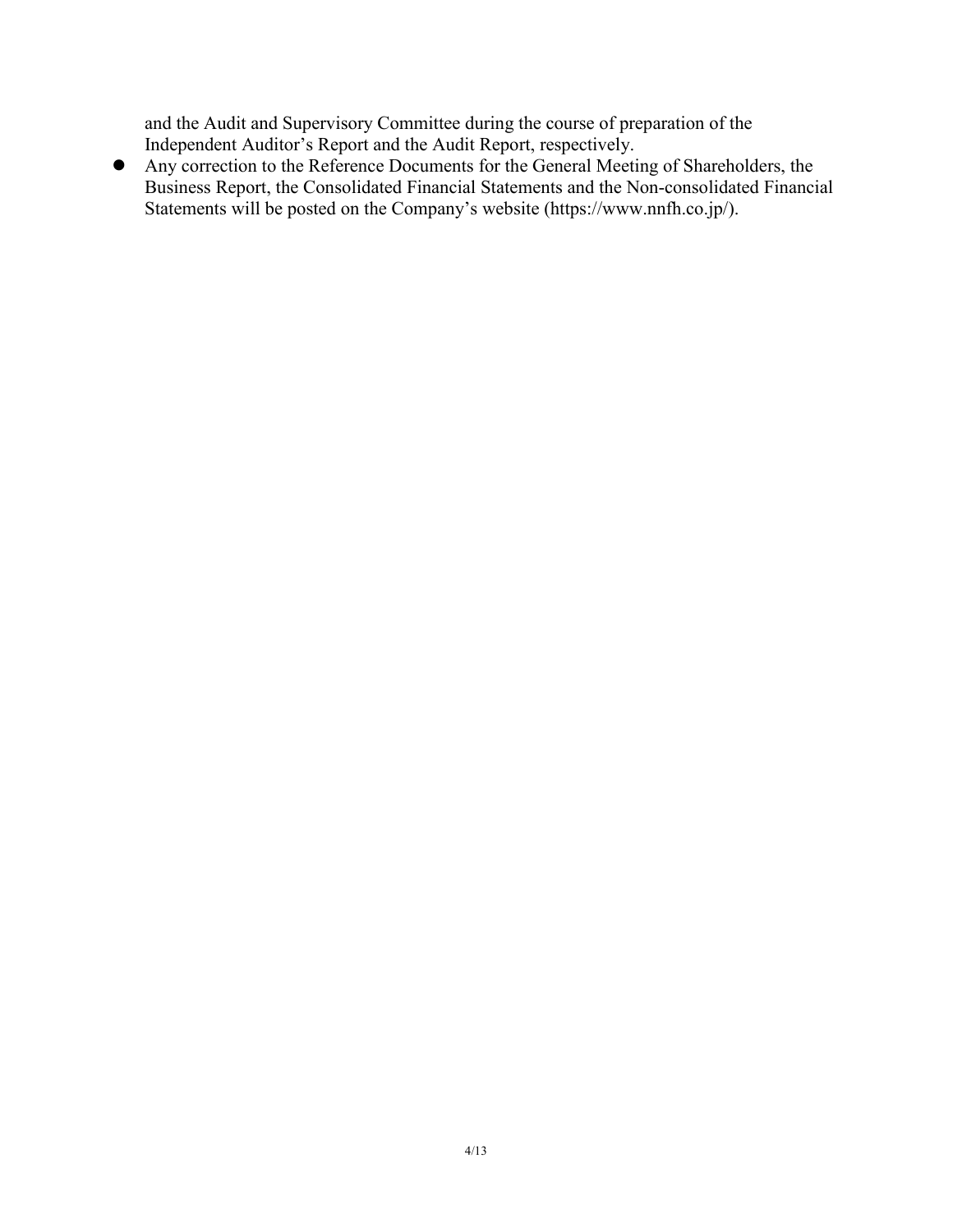# **Reference Documents for the General Meeting of Shareholders**

## **Proposal No. 1:** Appropriation of Surplus

Concerning the appropriation of surplus, the Company's basic policy is to strengthen its financial standing via appropriate enrichment of internal reserves and to conduct stable and continuous dividends. In the medium term, with an annual dividend of 25 yen per share as a base, the Company aims to provide returns to shareholders equivalent to approximately 30% of the net income attributable to shareholders of the Company, and in consideration of factors such as contemporary economic trends, financial conditions, and business results forecasts, determines the returns for each fiscal year.

Based on the above policy, the Company proposes the year-end dividends for the 5th fiscal year as follows:

Matters concerning year-end dividends

1. Kind of dividend property

Cash

2. Matters concerning the allotment of dividend property to shareholders and the total amount thereof

15 yen per share of common stock

The total amount dividends 2,222,619,315 yen

Furthermore, as 15 yen were paid per share as an interim dividend during this fiscal period, annual dividends will amount to 30 yen per share.

3. Effective date of the distribution of surplus

June 30, 2021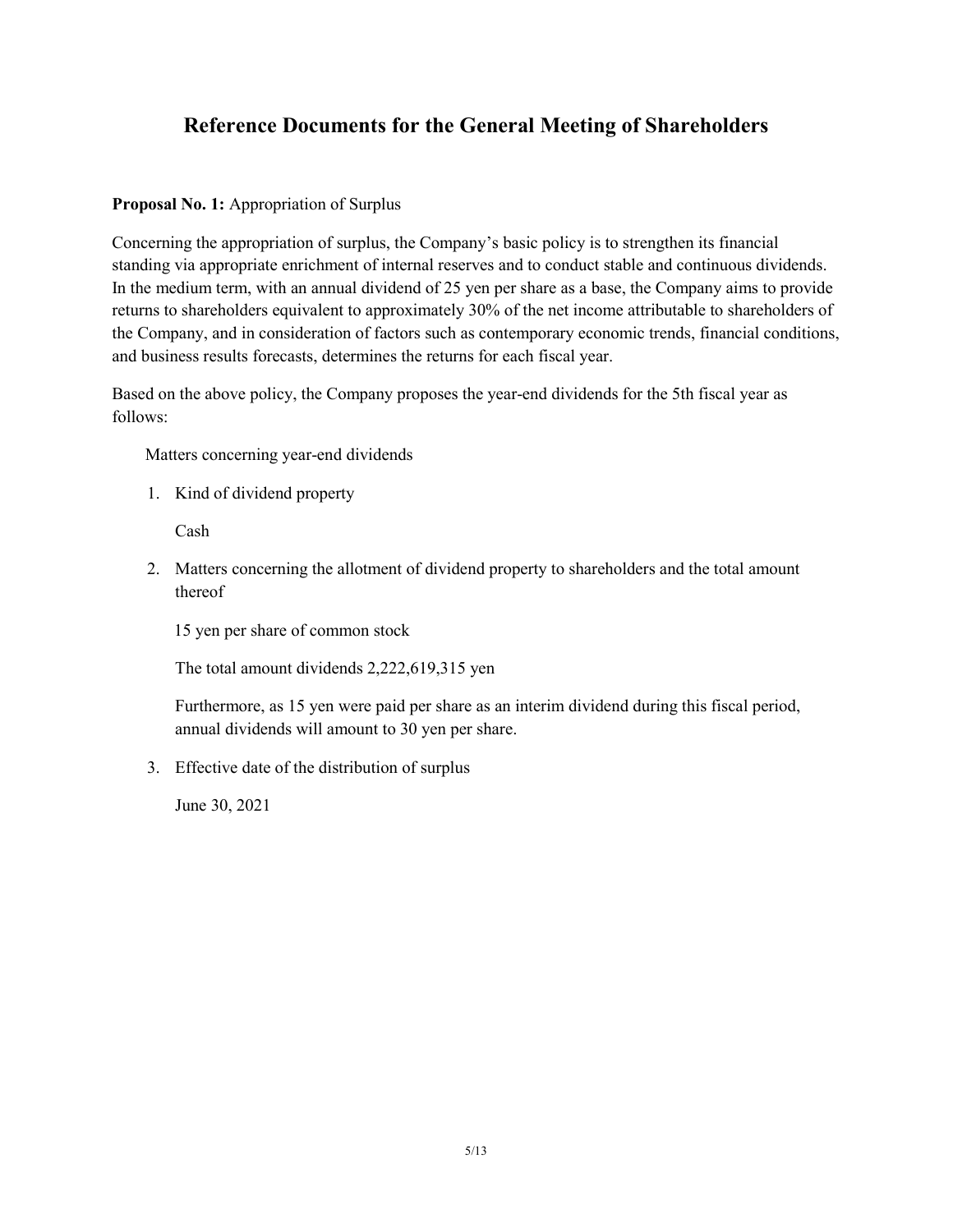**Proposal No. 2:** Election of 5 Directors (excluding those who are Audit and Supervisory Committee members)

The terms of office of all of the 5 Directors (excluding those who are Audit and Supervisory Committee members) will expire at the conclusion of this Annual General Meeting of Shareholders. It is proposed that 5 Directors (excluding those who are Audit and Supervisory Committee members) be elected.

The candidates are as follows:

| No. | Name<br>(Date of birth)                                                                                                                                                                                                                                                                                                                                                                                                                                                                                                                                                                                                                                                                                                                             | Past experience, positions and responsibilities at the Company<br>(significant concurrent positions)                                                                              |                                                                                                                                                                                                                                                                                                                                                                                                                                                                                                                                                                                                                                                                                                                                                                                | Number of shares of<br>the Company held |
|-----|-----------------------------------------------------------------------------------------------------------------------------------------------------------------------------------------------------------------------------------------------------------------------------------------------------------------------------------------------------------------------------------------------------------------------------------------------------------------------------------------------------------------------------------------------------------------------------------------------------------------------------------------------------------------------------------------------------------------------------------------------------|-----------------------------------------------------------------------------------------------------------------------------------------------------------------------------------|--------------------------------------------------------------------------------------------------------------------------------------------------------------------------------------------------------------------------------------------------------------------------------------------------------------------------------------------------------------------------------------------------------------------------------------------------------------------------------------------------------------------------------------------------------------------------------------------------------------------------------------------------------------------------------------------------------------------------------------------------------------------------------|-----------------------------------------|
| 1   | Isao Kubota<br>(Dec. 6, 1942)<br>[Reappointment]                                                                                                                                                                                                                                                                                                                                                                                                                                                                                                                                                                                                                                                                                                    | Apr. 1966<br>Jun. 1995<br>Jul. 1997<br>Jul. 1999<br>Sep. 2000<br>Jul. 2002<br>May 2006<br>Jun. 2006<br>Jun. 2014<br>Oct. 2016<br>(Significant concurrent positions)<br>BANK, LTD. | Joined the Ministry of Finance<br>Director General of the Customs and Tariff<br>Bureau, the Ministry of Finance<br>Deputy Vice Minister of Director-General's<br>Secretariat, the National Land Agency<br>Administrative Vice-Minister, the National<br>Land Agency<br>Vice-president, Urban Development<br>Corporation<br>Chairman, Lone Star Japan Acquisitions, LLC<br>Joined THE NISHI-NIPPON CITY BANK,<br>LTD. (the "Bank")<br>Advisor, the Bank<br>President (Representative Director), the Bank<br>Chairman (Representative Director), the Bank<br>(current position)<br>Chairman (Representative Director), the<br>Company (current position)<br>Chairman (Representative Director), THE NISHI-NIPPON CITY<br>Chairman of Fukuoka Association of Corporate Executives | $2,000$ shares                          |
|     | [Reasons for nomination as a candidate for director]<br>Since taking office as president in 2006 at THE NISHI-NIPPON CITY BANK, LTD., a bank of the Group, Mr. Isao<br>Kubota has contributed to the performance improvement of the bank by exercising strong leadership, as well as<br>overcoming various issues in connection with the merger, paying off public funds and adopting core-banking system<br>shared by regional banks. Additionally, he was appointed chairman of the Company in October 2016. The Company<br>nominates him as a candidate for director as he has been judged to be a person who can contribute to the Company's<br>management from his experience, capability, personality and knowledge as a top-level executive. |                                                                                                                                                                                   |                                                                                                                                                                                                                                                                                                                                                                                                                                                                                                                                                                                                                                                                                                                                                                                |                                         |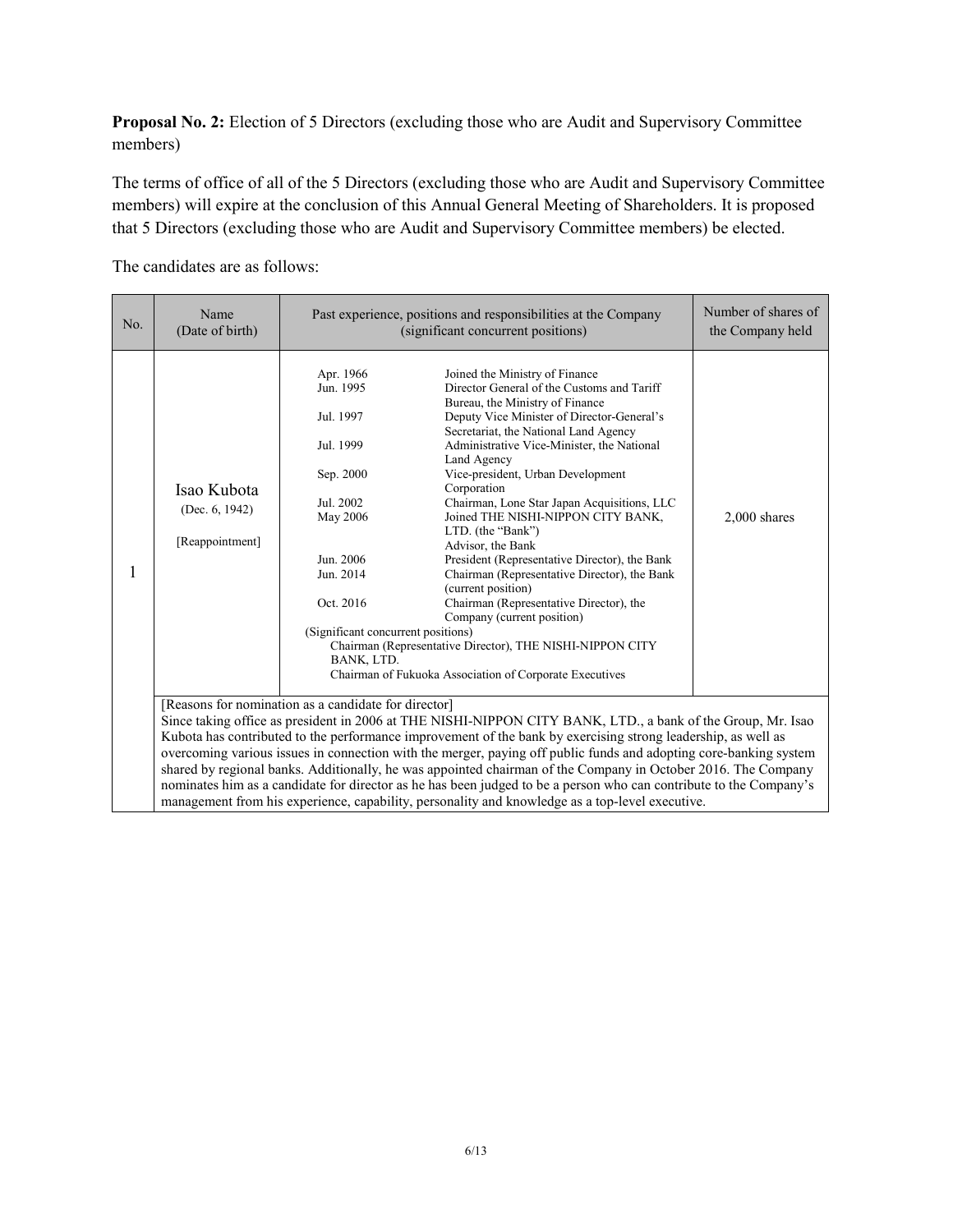| No.            | Name<br>(Date of birth)                                                                                                                                                                                                                                                                                                                                                                                                                                                                                                                                                                                                                                                                                                                                                                                                                                                                            | Past experience, positions and responsibilities at the Company<br>(significant concurrent positions)                                                                                          |                                                                                                                                                                                                                                                                                                                                                                                                                                                                                                                                                                                                                                                                                                                                                                                                                                                                                                                                                                                                             | Number of shares of<br>the Company held |
|----------------|----------------------------------------------------------------------------------------------------------------------------------------------------------------------------------------------------------------------------------------------------------------------------------------------------------------------------------------------------------------------------------------------------------------------------------------------------------------------------------------------------------------------------------------------------------------------------------------------------------------------------------------------------------------------------------------------------------------------------------------------------------------------------------------------------------------------------------------------------------------------------------------------------|-----------------------------------------------------------------------------------------------------------------------------------------------------------------------------------------------|-------------------------------------------------------------------------------------------------------------------------------------------------------------------------------------------------------------------------------------------------------------------------------------------------------------------------------------------------------------------------------------------------------------------------------------------------------------------------------------------------------------------------------------------------------------------------------------------------------------------------------------------------------------------------------------------------------------------------------------------------------------------------------------------------------------------------------------------------------------------------------------------------------------------------------------------------------------------------------------------------------------|-----------------------------------------|
| $\overline{2}$ | Hiromichi<br>Tanigawa<br>(Jul. 17, 1953)<br>[Reappointment]                                                                                                                                                                                                                                                                                                                                                                                                                                                                                                                                                                                                                                                                                                                                                                                                                                        | Apr. 1976<br>Jun. 2005<br>Jul. 2008<br>Oct. 2008<br>May 2011<br>Jun. 2011<br>Jun. 2012<br>May 2013<br>Jun. 2013<br>Jun. 2014<br>Oct. 2016<br>(Significant concurrent positions)<br>BANK, LTD. | Joined the Ministry of Finance<br>Director-General of Yokohama Customs, the<br>Ministry of Finance<br>Deputy Director-General of Minister's<br>Secretariat, the Ministry of Finance<br>Managing Director, Japan Finance Corporation<br>Joined THE NISHI-NIPPON CITY BANK,<br>LTD. (the "Bank")<br>Advisor, the Bank<br>Executive Director, the Bank<br>Representative Executive Director<br>(Representative Director), the Bank<br>Representative Executive Director<br>(Representative Director)<br>Head of Kitakyushu & Yamaguchi Region, the<br>Bank<br>Deputy President (Representative Director)<br>Head of Kitakyushu & Yamaguchi Region, the<br>Bank<br>President (Representative Director), the Bank<br>(current position)<br>President (Representative Director), the<br>Company (current position)<br>President (Representative Director), THE NISHI-NIPPON CITY<br>Vice Chairman of The Fukuoka Chamber of Commerce and Industry<br>Vice Chairman of Fukuoka Association of Corporate Executives | 28,200 shares                           |
|                | [Reasons for nomination as a candidate for director]<br>Since taking office as director in 2011 at THE NISHI-NIPPON CITY BANK, LTD, a bank of the Group, Mr.<br>Hiromichi Tanigawa has been in charge of the bank's core operations, such as the Internal Audit Division, the<br>Corporate Risk Management & Compliance Division, the Corporate Planning Division and Head of Kitakyushu &<br>Yamaguchi Region. Since taking office as president of the bank in June 2014, he has been at the forefront of leading<br>initiatives toward improving business results of the bank. Additionally, he was appointed president of the Company<br>in October 2016. The Company nominates him as a candidate for director as he has been judged to be a person who<br>can contribute to the Company's management from his experience, capability, personality and knowledge as a top-<br>level executive. |                                                                                                                                                                                               |                                                                                                                                                                                                                                                                                                                                                                                                                                                                                                                                                                                                                                                                                                                                                                                                                                                                                                                                                                                                             |                                         |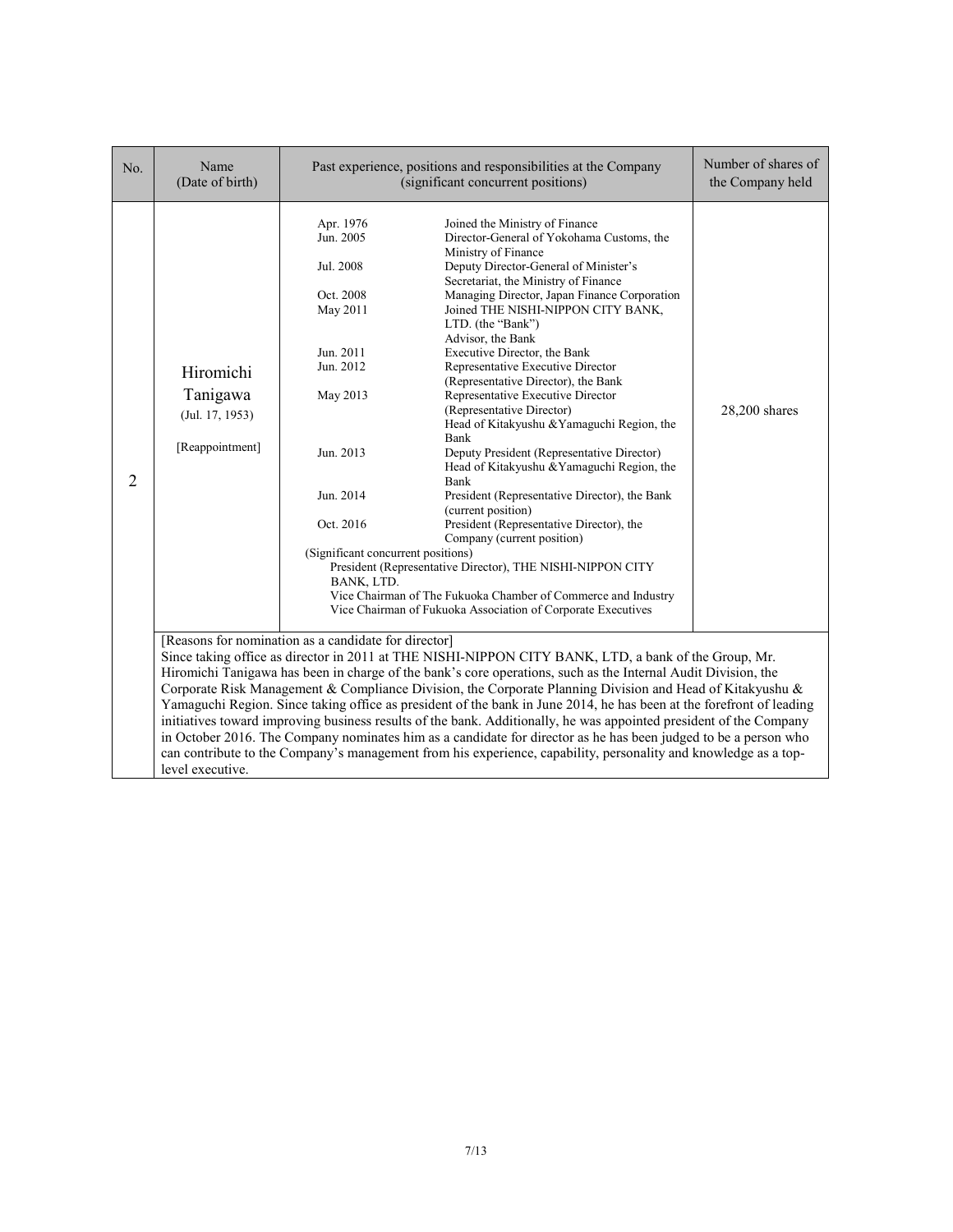| No. | Name<br>(Date of birth)                                                                                                                                                                                                                                                                                                                                                                                                                                                                                                                                                                                                                                                                                                                                                                                                                                                                                                               | Past experience, positions and responsibilities at the Company<br>(significant concurrent positions)                                                                             | Number of shares of<br>the Company held                                                                                                                                                                                                                                                                                                                                                                                                                                                                                                                                                                                                                                                                                                                                                                                                                                                                                                                                                                                                                                                                                                                                                                                                |              |  |
|-----|---------------------------------------------------------------------------------------------------------------------------------------------------------------------------------------------------------------------------------------------------------------------------------------------------------------------------------------------------------------------------------------------------------------------------------------------------------------------------------------------------------------------------------------------------------------------------------------------------------------------------------------------------------------------------------------------------------------------------------------------------------------------------------------------------------------------------------------------------------------------------------------------------------------------------------------|----------------------------------------------------------------------------------------------------------------------------------------------------------------------------------|----------------------------------------------------------------------------------------------------------------------------------------------------------------------------------------------------------------------------------------------------------------------------------------------------------------------------------------------------------------------------------------------------------------------------------------------------------------------------------------------------------------------------------------------------------------------------------------------------------------------------------------------------------------------------------------------------------------------------------------------------------------------------------------------------------------------------------------------------------------------------------------------------------------------------------------------------------------------------------------------------------------------------------------------------------------------------------------------------------------------------------------------------------------------------------------------------------------------------------------|--------------|--|
| 3   | Hideyuki<br>Murakami<br>(Mar. 14, 1961)<br>[Reappointment]                                                                                                                                                                                                                                                                                                                                                                                                                                                                                                                                                                                                                                                                                                                                                                                                                                                                            | Apr. 1983<br>May 2007<br><b>May 2008</b><br>Jun. 2010<br>May 2012<br>Jun. 2012<br>Jun. 2014<br>Oct. 2016<br>Jun. 2018<br>Jun. 2020<br>(Significant concurrent positions)<br>Ltd. | Joined NISHI-NIPPON SOGO BANK<br>(NISHI-NIPPON BANK) (currently, THE<br>NISHI-NIPPON CITY BANK, LTD.) (the<br>"Bank")<br>General Manager of Hakataeki Higashi<br>Branch, the Bank<br>General Manager of the Human Resources<br>Division and the Human Resource<br>Development Office, the Bank<br><b>Executive Officer</b><br>General Manager of the Human Resources<br>Division and the Human Resource<br>Development Office, the Bank<br><b>Executive Officer</b><br>General Manager of the Corporate Planning<br>Division, the Bank<br>Senior Executive Officer<br>General Manager of the Corporate Planning<br>Division, the Bank<br>Managing Director, the Bank<br>Director,<br>In charge of the Compliance & Risk<br>Management Division, Deputy in charge of the<br>Corporate Planning Division, the Company<br>(current position)<br>Executive Director, the Bank<br><b>Executive Director</b><br>Head of Tokyo Headquarters<br>In charge of the Corporate Planning Division,<br>the Corporate Risk Management Division and<br>the International Business Division, the Bank<br>(current position)<br>Executive Director, THE NISHI-NIPPON CITY BANK, LTD.<br>Audit and Supervisory Committee member, Showa Manufacturing Co., | 5,200 shares |  |
|     | [Reasons for nomination as a candidate for director]<br>Mr. Hideyuki Murakami served as General Manager of Hakataeki Higashi Branch, General Manager of the Human                                                                                                                                                                                                                                                                                                                                                                                                                                                                                                                                                                                                                                                                                                                                                                     |                                                                                                                                                                                  |                                                                                                                                                                                                                                                                                                                                                                                                                                                                                                                                                                                                                                                                                                                                                                                                                                                                                                                                                                                                                                                                                                                                                                                                                                        |              |  |
|     | Resources Division and General Manager of the Corporate Planning Division at THE NISHI-NIPPON CITY BANK,<br>LTD, a bank of the Group. Since taking office as director in 2014 at the Bank, he has been in charge of the bank's<br>core operations, such as the Head of Tokyo Headquarters, the Internal Audit Division, the Corporate Planning<br>Division, the Corporate Risk Management & Compliance Division, the Corporate Risk Management Division, the<br>Compliance Risk Supervisory Division, the Treasury & Portfolio Investment Division, the Treasury & Securities<br>Transaction Division and the International Business Division. Additionally, he was appointed director of the<br>Company in October 2016. The Company nominates him as a candidate for director as he has been judged to be a<br>person who can contribute to the Company's management from his experience, capability, personality and<br>knowledge. |                                                                                                                                                                                  |                                                                                                                                                                                                                                                                                                                                                                                                                                                                                                                                                                                                                                                                                                                                                                                                                                                                                                                                                                                                                                                                                                                                                                                                                                        |              |  |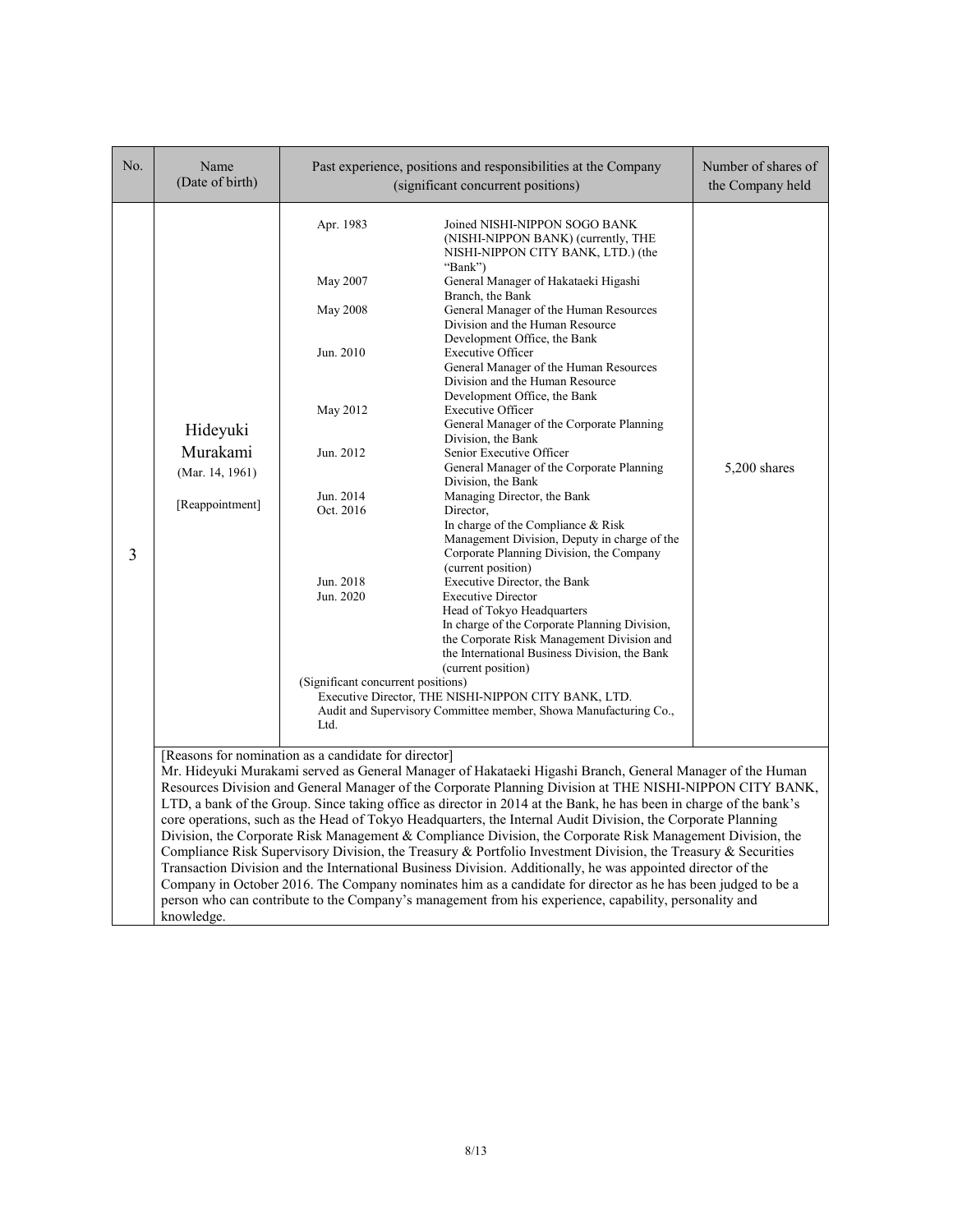| No.                                                                                                                                                                                                                                                                                                                                                                                                                          | Name<br>(Date of birth)                            |                                                                                                                                                                                                                       | Past experience, positions and responsibilities at the Company<br>(significant concurrent positions)                                                                                                                                                                                                                                                                                                                                                                                                                                                                                                                                                                                                                                                                                                                                                                                                                                                                                                                                 | Number of shares of<br>the Company held |
|------------------------------------------------------------------------------------------------------------------------------------------------------------------------------------------------------------------------------------------------------------------------------------------------------------------------------------------------------------------------------------------------------------------------------|----------------------------------------------------|-----------------------------------------------------------------------------------------------------------------------------------------------------------------------------------------------------------------------|--------------------------------------------------------------------------------------------------------------------------------------------------------------------------------------------------------------------------------------------------------------------------------------------------------------------------------------------------------------------------------------------------------------------------------------------------------------------------------------------------------------------------------------------------------------------------------------------------------------------------------------------------------------------------------------------------------------------------------------------------------------------------------------------------------------------------------------------------------------------------------------------------------------------------------------------------------------------------------------------------------------------------------------|-----------------------------------------|
| 4                                                                                                                                                                                                                                                                                                                                                                                                                            | Kiyota Takata<br>(Jan. 5, 1954)<br>[Reappointment] | Apr. 1978<br>Jun. 2006<br>Jun. 2007<br>Jun. 2010<br>Jun. 2011<br>Jun. 2012<br>Jun. 2016<br>Oct. 2016<br>Apr. 2021<br>Apr. 2021<br>(Significant concurrent positions)<br>CITY BANK, LTD.<br>Director, PIETRO Co., Ltd. | Joined NISHI-NIPPON SOGO BANK<br>(NISHI-NIPPON BANK) (currently, THE<br>NISHI-NIPPON CITY BANK, LTD.) (the<br>"Bank")<br><b>Executive Officer</b><br>General Manager of Executive Secretariat, the<br>Bank<br>Director<br>General Manager of Executive Secretariat, the<br>Bank<br>Managing Director, the Bank<br>Managing Director, the Bank<br>Executive Director, the Bank<br>Deputy President (Representative Director),<br>the Bank<br>Director<br>In charge of the Corporate Planning Division,<br>the Company<br>Deputy President (Representative Director)<br>In charge of the Corporate Administration<br>Division, the Internal Audit Division, the<br>Public Relations Division, the Executive<br>Secretariat and the Human Resources Division,<br>the Bank (current position)<br>Director<br>In charge of the Internal Audit Division, the<br>Corporate Planning Division and the Group<br>Strategy Planning Division, the Company<br>(current position)<br>Deputy President (Representative Director), THE NISHI-NIPPON | 15,470 shares                           |
| [Reasons for nomination as a candidate for director]<br>Since taking office as director in 2007 at THE NISHI-NIPPON CITY BANK, LTD, a bank of the Group, Mr. Kiyota<br>Takata has been in charge of the Public Relations Division, the Executive Secretariat, the Human Resources                                                                                                                                            |                                                    |                                                                                                                                                                                                                       |                                                                                                                                                                                                                                                                                                                                                                                                                                                                                                                                                                                                                                                                                                                                                                                                                                                                                                                                                                                                                                      |                                         |
| Division, the Internal Audit Division and the International Business Division, and has accumulated experience in<br>business operations. Additionally, he was appointed director of the Company in October 2016. The Company<br>nominates him as a candidate for director as he has been judged to be a person who can contribute to the Company's<br>management from his experience, capability, personality and knowledge. |                                                    |                                                                                                                                                                                                                       |                                                                                                                                                                                                                                                                                                                                                                                                                                                                                                                                                                                                                                                                                                                                                                                                                                                                                                                                                                                                                                      |                                         |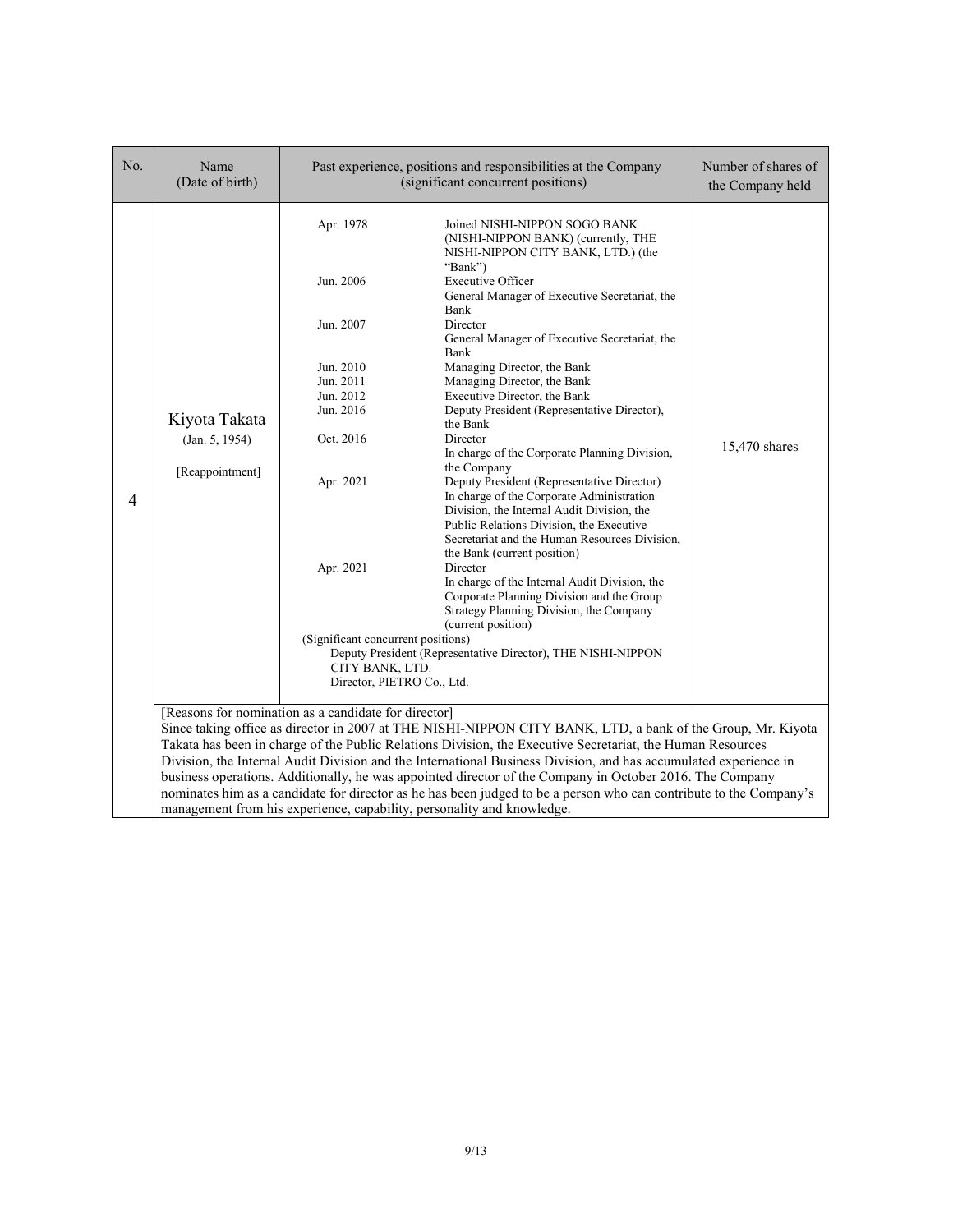| No. | Name<br>(Date of birth)                                                                                                                                                                                                                                                                                                                                                                                                                                                                                                                                                                                                                                                                                                                                                                                          | Past experience, positions and responsibilities at the Company<br>(significant concurrent positions)                                      |                                                                                                                                                                                                                                                                                                                                                                                                                                                                                                                                                                                                                                                                                                                                                                                                                                                                                             | Number of shares of<br>the Company held |  |
|-----|------------------------------------------------------------------------------------------------------------------------------------------------------------------------------------------------------------------------------------------------------------------------------------------------------------------------------------------------------------------------------------------------------------------------------------------------------------------------------------------------------------------------------------------------------------------------------------------------------------------------------------------------------------------------------------------------------------------------------------------------------------------------------------------------------------------|-------------------------------------------------------------------------------------------------------------------------------------------|---------------------------------------------------------------------------------------------------------------------------------------------------------------------------------------------------------------------------------------------------------------------------------------------------------------------------------------------------------------------------------------------------------------------------------------------------------------------------------------------------------------------------------------------------------------------------------------------------------------------------------------------------------------------------------------------------------------------------------------------------------------------------------------------------------------------------------------------------------------------------------------------|-----------------------------------------|--|
| 5   | Takashige Honda<br>(Dec. 23, 1965)<br>[New appointment]                                                                                                                                                                                                                                                                                                                                                                                                                                                                                                                                                                                                                                                                                                                                                          | Apr. 1988<br>May 2014<br>June 2016<br>Oct. 2016<br>Jun. 2018<br>Jun. 2020<br>Jun. 2020<br>Apr. 2021<br>(Significant concurrent positions) | Joined NISHI-NIPPON BANK (currently,<br>THE NISHI-NIPPON CITY BANK, LTD.)<br>(the "Bank")<br>General Manager of the Corporate Planning<br>Division, the Bank<br><b>Executive Officer</b><br>General Manager of the Corporate Planning<br>Division, the Bank<br>General Manager of the Corporate Planning<br>Division, the Company<br>Managing Director<br>General Manager of the Corporate Planning<br>Division, the Bank<br>Managing Director, the Bank<br><b>Executive Officer</b><br>Deputy in charge of the Corporate Planning<br>Division, the Company (current position)<br>Managing Director<br>In charge of the Corporate Planning Division,<br>the Treasury & Portfolio Investment Division,<br>the Treasury & Securities Transaction Division<br>and the Corporate Administration Division,<br>the Bank (current position)<br>Managing Director, THE NISHI-NIPPON CITY BANK, LTD. | 2,431 shares                            |  |
|     | [Reasons for nomination as a candidate for director]<br>Since taking office as director in 2020 at THE NISHI-NIPPON CITY BANK, LTD, a bank of the Group, Mr.<br>Takashige Honda has been in charge of the Corporate Planning Division, the Treasury & Portfolio Investment<br>Division and the Treasury & Securities Transaction Division, and has accumulated experience in business<br>operations. Additionally, he was appointed executive officer of the Company in 2020 after serving as General<br>Manager of the Corporate Planning Division from October 2016 and is familiar with corporate planning. The<br>Company nominates him as a candidate for director as he has been judged to be qualified as director by<br>comprehensively assessing his experience, capability, personality and knowledge. |                                                                                                                                           |                                                                                                                                                                                                                                                                                                                                                                                                                                                                                                                                                                                                                                                                                                                                                                                                                                                                                             |                                         |  |

(Notes) 1. There is no special interest between each candidate for director and the Company.<br>2. Mr. Takashige Honda is a new director candidate.

- Mr. Takashige Honda is a new director candidate.
- 3. The Company has entered into a directors and officers liability insurance contract under which all of the directors are the insured parties. The said insurance contract covers damages that may arise from the insured directors assuming responsibilities concerning the execution of their duties or receiving claims made against them pertaining to the pursuit of such responsibilities. If the appointment of each candidate as director is approved, they will be the insured parties covered by the said insurance contract and the Company intends to renew the contract during their terms of office.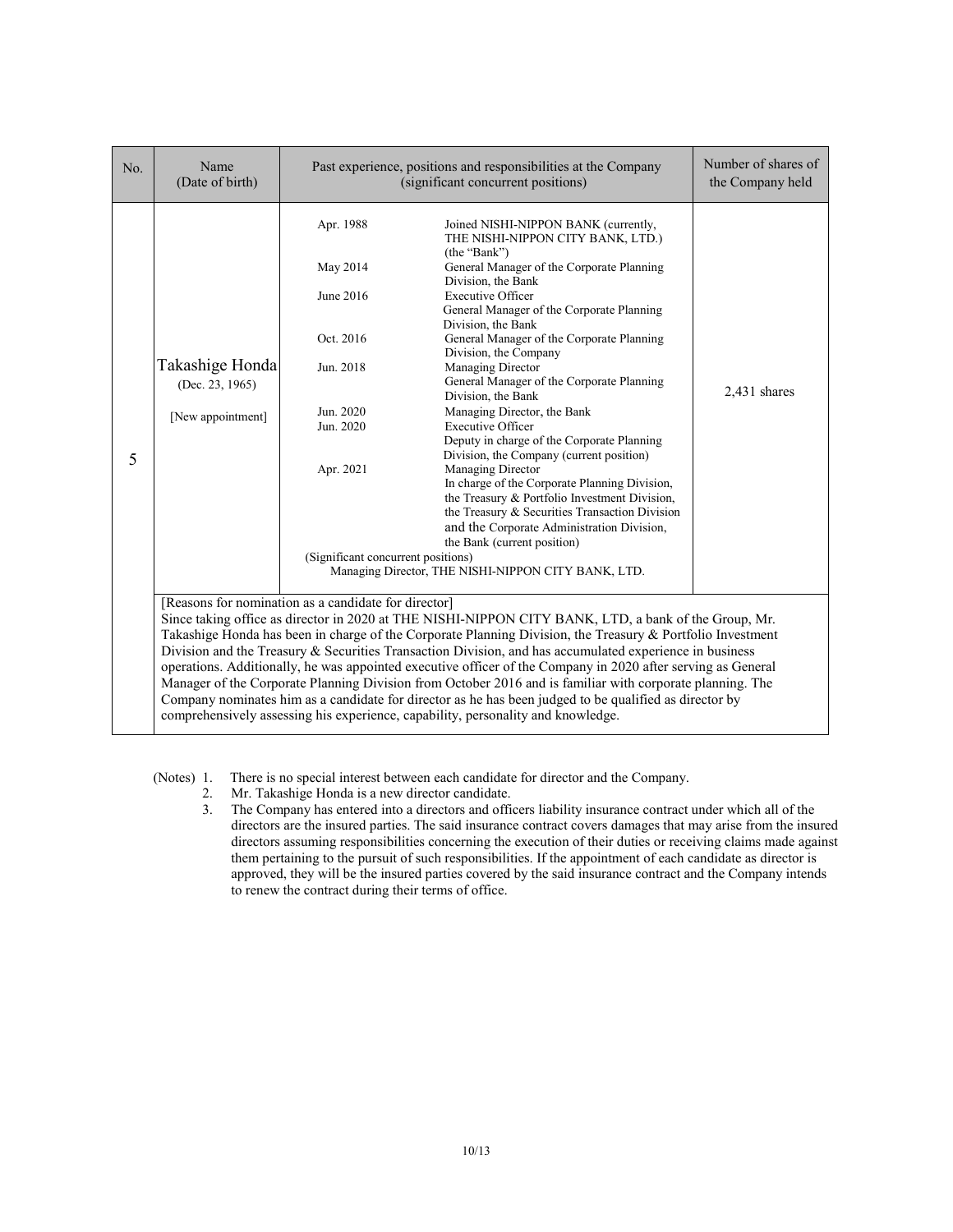**Proposal No. 3:** Election of 2 Directors who are Audit and Supervisory Committee members

The term of office of Mr. Toshio Sakemi, Director who is an Audit and Supervisory Committee member, will expire and Mr. Hirohiko Okumura, Director who is an Audit and Supervisory Committee member, will resign at the conclusion of this Annual General Meeting of Shareholders. Accordingly, the election of 2 Directors who are Audit and Supervisory Committee members is proposed.

This proposal has been approved by Audit and Supervisory Committee.

The candidates are as follows:

| No.                                                                                                                                                                                                                                                                                                      | Name<br>(Date of birth)                                                                                          | Past experience, positions and responsibilities at the Company<br>(significant concurrent positions)                                                                                                                         |                                                                                                                                                                                                                                                                                                                                                                                                                                                                                                                                                                                                                                                                                                                                                                                                                                                                                                                                                                                                                                                                                                                                                                                                                               | Number of shares of<br>the Company held                                                                                                                                                                                              |
|----------------------------------------------------------------------------------------------------------------------------------------------------------------------------------------------------------------------------------------------------------------------------------------------------------|------------------------------------------------------------------------------------------------------------------|------------------------------------------------------------------------------------------------------------------------------------------------------------------------------------------------------------------------------|-------------------------------------------------------------------------------------------------------------------------------------------------------------------------------------------------------------------------------------------------------------------------------------------------------------------------------------------------------------------------------------------------------------------------------------------------------------------------------------------------------------------------------------------------------------------------------------------------------------------------------------------------------------------------------------------------------------------------------------------------------------------------------------------------------------------------------------------------------------------------------------------------------------------------------------------------------------------------------------------------------------------------------------------------------------------------------------------------------------------------------------------------------------------------------------------------------------------------------|--------------------------------------------------------------------------------------------------------------------------------------------------------------------------------------------------------------------------------------|
| 1                                                                                                                                                                                                                                                                                                        | Toshio Sakemi<br>(Feb. 27, 1953)<br>[Reappointment]<br>Outside<br><b>Independent Director</b><br>expected roles] | Apr. 1975<br>Jun. 2008<br>Apr. 2009<br>Apr. 2011<br>Jun. 2011<br>Apr. 2013<br>Jun. 2017<br>Apr. 2019<br>Jun. 2019<br>Jun. 2019<br>Mar. 2021<br>(Significant concurrent positions)<br>LTD.<br>Director, THE TORIGOE CO., LTD. | Joined SAIBUGAS Co., Ltd. (currently<br>SAIBU GAS HOLDINGS CO., LTD.)<br><b>Executive Officer</b><br>Head of the Living Energy Division, Energy<br>Management Headquarters, SAIBUGAS Co.,<br>Ltd.<br>President and Representative Director,<br>MARUTAI Co., LTD. (Resigned in April<br>2011)<br>Associate Senior Executive Officer,<br>SAIBUGAS Co., Ltd. (currently SAIBU GAS<br>HOLDINGS CO., LTD.)<br>Director, Associate Senior Executive Officer,<br>SAIBUGAS Co., Ltd.<br>President (Representative Director) and Chief<br>Executive Officer, SAIBUGAS Co., Ltd.<br>Corporate Auditor, Kyudenko Corporation<br>(resigned in June 2019)<br>Chairman (Representative Director),<br>SAIBUGAS Co., Ltd. (currently SAIBU GAS<br>HOLDINGS CO., LTD.) (current position)<br>Corporate Auditor, Hiroshima Gas Co., Ltd.<br>(current position)<br>Director, Audit and Supervisory Committee<br>member, the Company (current position)<br>Director, THE TORIGOE CO., LTD. (current<br>position)<br>Chairman (Representative Director), SAIBU GAS HOLDINGS CO.,<br>Corporate Auditor, Hiroshima Gas Co., Ltd.<br>[Reasons for nomination as a candidate for outside director who is an Audit and Supervisory Committee member and | $0$ shares<br>Attendance at the<br>meeting of the Board<br>of Directors: $92.3\%$<br>$(12 \text{ times}/13 \text{ times})$<br>Attendance at the<br>meeting of the Audit<br>and Supervisory<br>Committee: 87.5%<br>(7 times/ 8 times) |
| Mr. Toshio Sakemi has considerable experience and extensive knowledge as a corporate manager. The Company<br>nominates him as a candidate for outside director who is an Audit and Supervisory Committee member in the<br>expectation that he will contribute to strengthening the supervisory function. |                                                                                                                  |                                                                                                                                                                                                                              |                                                                                                                                                                                                                                                                                                                                                                                                                                                                                                                                                                                                                                                                                                                                                                                                                                                                                                                                                                                                                                                                                                                                                                                                                               |                                                                                                                                                                                                                                      |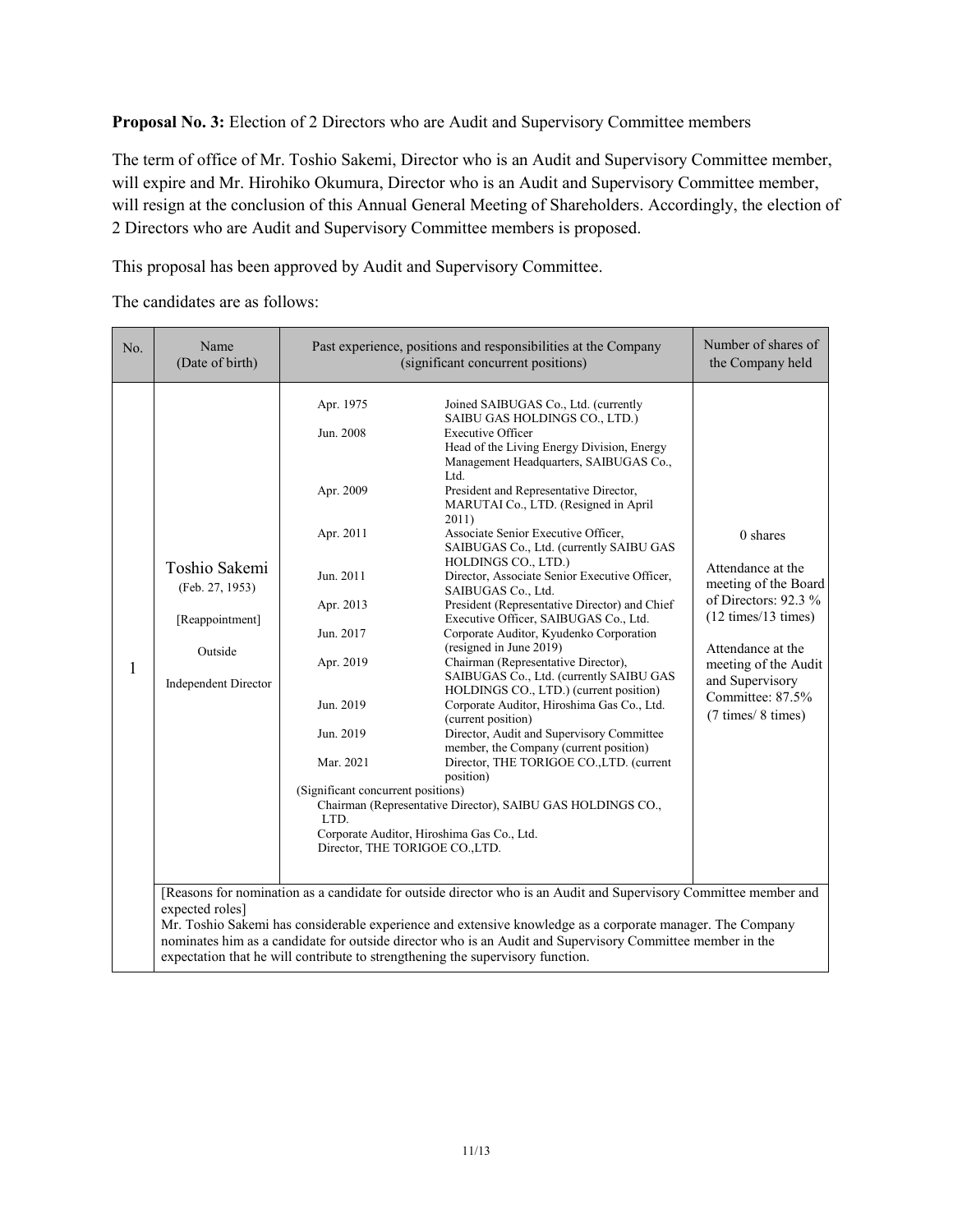| No.            | Name<br>(Date of birth)                                                                                                                                                                                                                                                                                                                                                                                                                                                                                                                                                                              | Past experience, positions and responsibilities at the Company<br>(significant concurrent positions)                         |                                                                                                                                                                                                                                                                                                                                                                                                                                                                                                                                                                                                                                                                                                           | Number of shares of<br>the Company held |
|----------------|------------------------------------------------------------------------------------------------------------------------------------------------------------------------------------------------------------------------------------------------------------------------------------------------------------------------------------------------------------------------------------------------------------------------------------------------------------------------------------------------------------------------------------------------------------------------------------------------------|------------------------------------------------------------------------------------------------------------------------------|-----------------------------------------------------------------------------------------------------------------------------------------------------------------------------------------------------------------------------------------------------------------------------------------------------------------------------------------------------------------------------------------------------------------------------------------------------------------------------------------------------------------------------------------------------------------------------------------------------------------------------------------------------------------------------------------------------------|-----------------------------------------|
| $\overline{2}$ | Chiharu Kubo<br>(Mar. 9, 1948)<br>[New appointment]<br>Outside<br><b>Independent Director</b>                                                                                                                                                                                                                                                                                                                                                                                                                                                                                                        | May 1973<br>Feb. 1993<br>Apr. 2008<br>Apr. 2014<br>Oct. 2014<br>Oct. 2020<br>Nov. 2020<br>(Significant concurrent positions) | Joined Department of Psychosomatic<br>Medicine, School of Medicine, Kyushu<br>University<br>Professor of Medical Sciences, School of<br>Medicine, Kyushu University<br>Director, Kyushu University Hospital<br>Vice President, International University of<br>Health and Welfare (resigned in September<br>2014)<br>President, Kyushu University (resigned in<br>September 2020)<br>Professor, Nakamura Gakuen University<br>President, Nakamura Gakuen University<br>(current position)<br>President, Nakamura Gakuen University<br>Chairman and President, KYUSHU CITIZENS' COLLEGE<br>Chairman, Japanese Society of Psychosomatic Internal Medicine<br>Chairman, Japanese Society of Autogenic Therapy | 0 shares                                |
|                | [Reasons for nomination as a candidate for outside director who is an Audit and Supervisory Committee member and<br>expected roles]<br>Mr. Chiharu Kubo has expertise as a doctor and a university professor as well as considerable experience and<br>comprehensive knowledge as a university manager such as Director of Kyushu University Hospital and President of<br>Kyushu University. The Company nominates him as a candidate for outside director who is an Audit and<br>Supervisory Committee member in the expectation that he will contribute to strengthening the supervisory function. |                                                                                                                              |                                                                                                                                                                                                                                                                                                                                                                                                                                                                                                                                                                                                                                                                                                           |                                         |